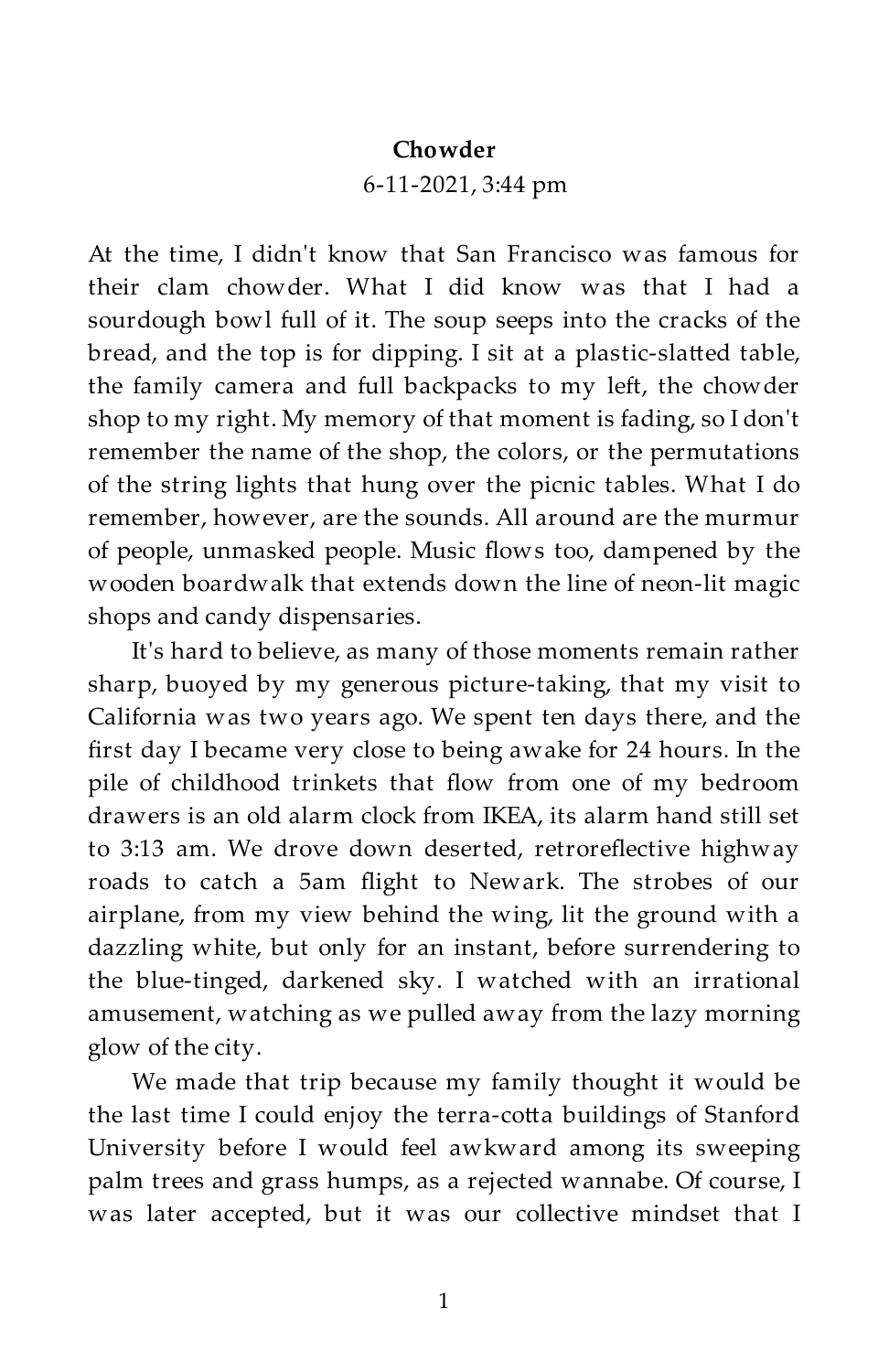probably wasn't getting in. So that's why, on the first day, we met with two faculty from the CS department and asked for some summer courses I could sit in on, because I might as well experience life as a Stanford student. We had Panda Express at Union Square for lunch, although I didn't know it was called Union Square at that time. That night I wrestled with the Stanford application essays I had drafted on the plane. We bought a bottle of concentrated cherry juice from a small russian mom and pop shop and chocolate coated bananas, like the ones my neighbor used to give me. I drank and ate and wrote and edited, until it was around 11pm PST, or 2am, home time. So 23 hours, not 24. But close enough for my record book.

What would I say to a roommate? Name one thing you are looking forward to experiencing at Stanford. Imagine you had an extra hour in the day—how would you spend that time? The questions seemed to beckon to a happier world, a world where college essay drafting was a foreign concept and I could just lay down on the sun-brushed sand beaches next to Golden Gate and watch the clouds roll over its catenary arches without thinking about how I would be spending an extra hour in the day that didn't somehow involve drafting more college applications.

Before I had that bowl of chowder, I watched a street performer teeter on an aluminum cylinder and board. I captured his nervous giggles on my phone, the way he threw his shirt in to the crowd while swinging this way and that, and the roars of laughter after he yelled "your mom's a bitch" to a little dog that had the audacity to bark in the middle of his trick. He yawed back and forth in his balancing act, cups, cylinder, shirtless body in a shining, fickle equilibrium.

The hardest thing I struggled with during the pandemic was loneliness, the cavernous, exhausted, dejected feeling that happens after I hit "exit" on yet another zoom lecture. In the winter we had a class with an "away from keyboard" room that